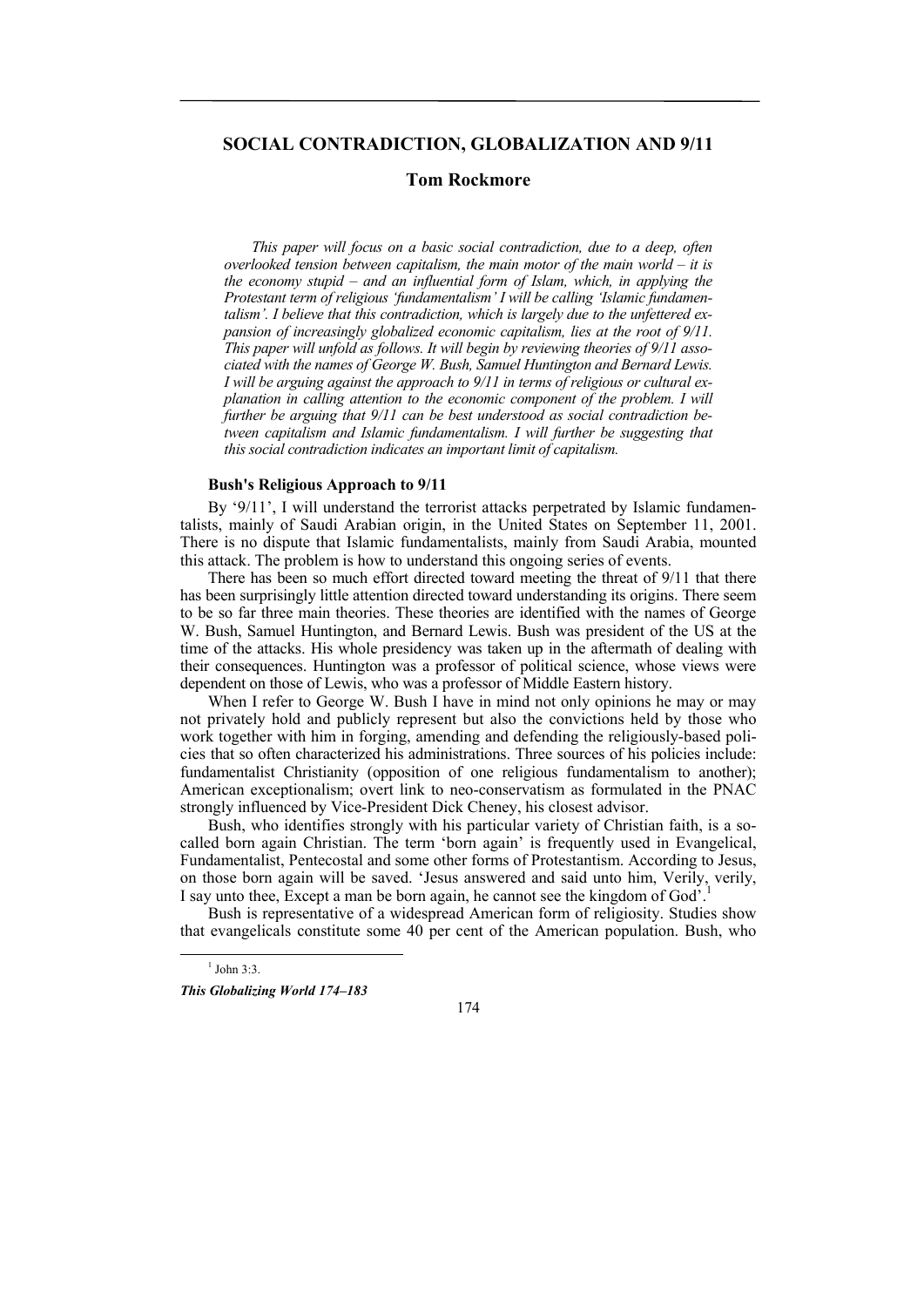*Rockmore • Social Contradiction, Globalization and 9/11* 175

was earlier apparently an alcoholic, is strongly committed to his version of Christian faith. This and related forms of Protestantism are sometimes called fundamentalists. Protestant fundamentalism, which is a defense of religious orthodoxy, arose in the US in the controversy between fundamentalists and modernists early in the twentieth century. It is often noted that Protestant fundamentalism, which has parallels in other religions, can be understood as an effort to prevent or impede the absorption of religion into an increasingly secular culture.

Protestant fundamentalism is closely linked to a particular worldview. Evangelicals like Bush often subscribe to biblical literalism and biblical infallibility or biblical inerrancy. They tend to read the Bible literally. They tend to accept that the Bible is inspired by the Holy Spirit and literally true. They accept the virgin birth of Christ. They believe Christ's death was the atonement for the sins of mankind and that Christ was bodily resurrected. They often accept the reality of Christ's miracles.

Fundamentalist Protestantism is strongly influential in American politics. The ability to mobilize the fundamentalist vote is a main reason why Bush was twice elected president of the US. Fundamentalist Protestantism is allied with a Manichean, dualistic vision of good and evil, them and us.

Throughout the long years of his presidency after 9/11, Bush applied this kind of dualistic view in responding to the Islamic terrorist threat. Bush's religious approach to the problem of 9/11 is rooted in the idea of American 'exceptionalism'. According to this view, America represents God's will on earth. As citizens of the country that is the only legitimate representative of God on earth so to speak, Americans have a manifest destiny, which is expressed in its policies, which are designed to thwart evil perpetrated by its enemies. This certainty about the supposed divine mission of the United States makes it relatively easy for those who represent the country on a political plane to engage in activities that might seem inconsistent with its view of itself, such as more or less exterminating the American Indians, whose survivors live in reservations, entering into a long series of wars when it feels threatened by large and small foes, including Panama and Grenada, torturing prisoners, and so on.

Then there is the neo-conservative viewpoint, which holds that the period after the end of the cold war is not less but rather more dangerous for the so-called American way of life. This view, which was spelled out in a document called the Project for a New American Century well before Bush became president, called for the US to establish bases in all sections of the world in order to take pre-emptive military action not if there was in fact a clear and present danger but rather if there was ever a possibility of one arising. The similarity between this political posture and the view of Carl Schmitt that the world is divided into friends and foes was amply illustrated in the identification of the so-called axis of evil as well as the coalition of the willing, which was assembled by bribing and coercing a series of other nations to enter into the War in Iraq in which they had no clear stake.

# **Huntington on Clashes of the Future**

A rather different analysis is suggested by Huntington, who already in the 1990s worked out a vision of future wars as due, not to economics or political considerations but rather to what he called differences between cultures or 'civilizations', which he later applied to understand 9/11.

Huntington's theory arose in the early 1990s after the break up of the Soviet Union and the claimed capitalist 'defeat' of international communism. To understand Huntington's position, it useful to see it as a possible answer to ideas that were attracting attention at the time, especially the view of Francis Fukuyama. It was a moment when Fuku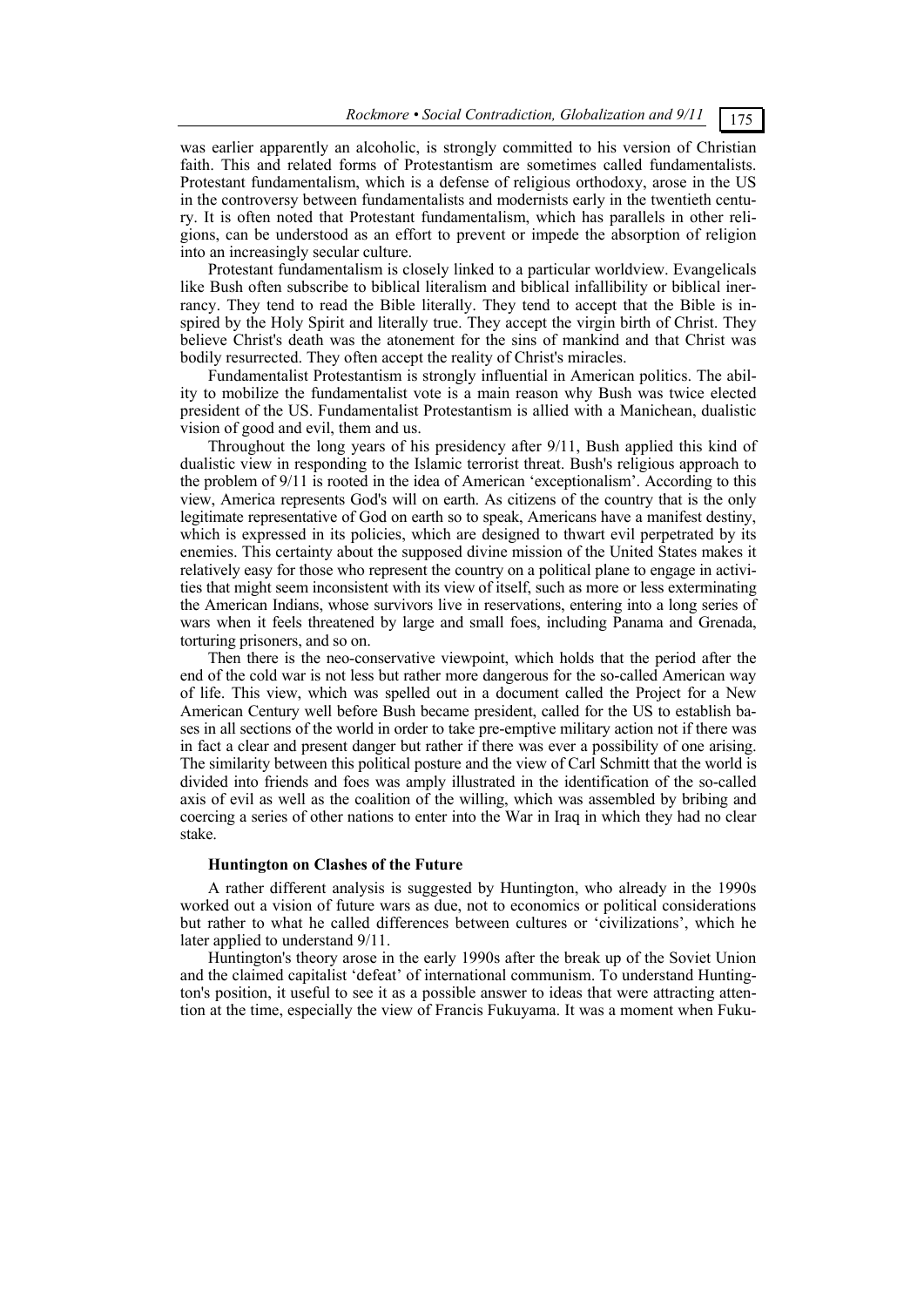yama, inspired by Reagan's conservatism, but who has in the meantime turned against neo-conservatism, was confidently proclaiming the end of the history.

Huntington refutes Fukuyama through an approach based on identity politics and a conception of the nation state. When he worked out his theory, Huntington was not concerned with a particular series of historical events, but rather with fundamental sources of conflict in the present historical moment. His position revises the view of the modern nation-state as a primary cause of historical events.

According to Huntington, we are in a new phase of world politics. Views of 'the end of history, the return of traditional rivalries between nation states, and the decline of the nation state' miss a crucial point, which he formulates as the hypothesis that 'the fundamental source of conflict in this new world will not be primarily ideological or primarily economic'.<sup>2</sup> His basic claim is that 'The great divisions among humankind and the dominating source of conflict will be cultural. Nation states will remain the most powerful actors in world affairs, but the principal conflicts of global politics will occur between nations and groups of different civilizations. The clash of civilizations will be the battle lines of the future'.<sup>3</sup> In other words, the causal role earlier played by nation states will shift to civilizations, or what he also calls cultures.

It would be as mistaken to disregard economics in conflicts between nation states and even 'civilizations' as it would be to reduce any and all international conflicts to such factors. Huntington's suggestion that economics is now less important than before can be interpreted in two ways. Either it has somehow become less significant in international conflict than it once was, or other, more important factors have emerged in the meantime. Yet there is no evidence that the role of economics in international conflicts has diminished, especially in the period with which he is specifically concerned of more than a half century since the end of the Second World War.

Huntington's book, which appeared several years later, extends his argument that since 'clashes of civilizations are the greatest threat to world peace… an international order based on civilizations is the surest safeguard against world war'.<sup>4</sup> The term 'remaking' which figures in the title of the book – *The Clash of Civilizations and the Remaking of World Order* **–** can be understood in two ways: as referring to the historical change in the world order or even – in a way closer to the neo-conservative view of hegemonic empire – as inviting (us) to modify it. In that sense, it is in principle consistent with so-called regime change dear to the Bush administration.

Huntington's suggestion that 9/11 manifests less a clash of civilizations (and/or cultures) than difficulties due to Islamic politics and living conditions in the Islamic world contradicts his 'official' hypothesis that international conflict is currently best explained through the hypothesis of a clash of civilizations in calling attention to ideology and economics as explanatory factors. If the problem of 9/11 is due to, and can be ameliorated through, a change in Islamic politics and living conditions, then the clash of civilizations is no more than an effect following from other, deeper causes. Huntington's cultural model, which is intended as an alternative to other models of international relations, is not useful directly or even indirectly to analyze 9/11 or international conflict. Since differences in civilizations, which Huntington regards as primary, are themselves caused by other, deeper factors, it is incorrect to attribute the primary cause of international conflict to this factor.

 $\frac{1}{2}$  $^2$  Huntington, S. The Clash of Civilizations // The Globalization Reader / Ed. by F. J. Lechner, and J. Boli. – Oxford: Blackwell, 2004. – P. 37.<br><sup>3</sup> *Ibid.* – P. 36.

<sup>&</sup>lt;sup>4</sup> Huntington, S. The Clash of Civilizations and the Remaking of World Order. – New York: Simon & Schuster, 1996. – P. 13.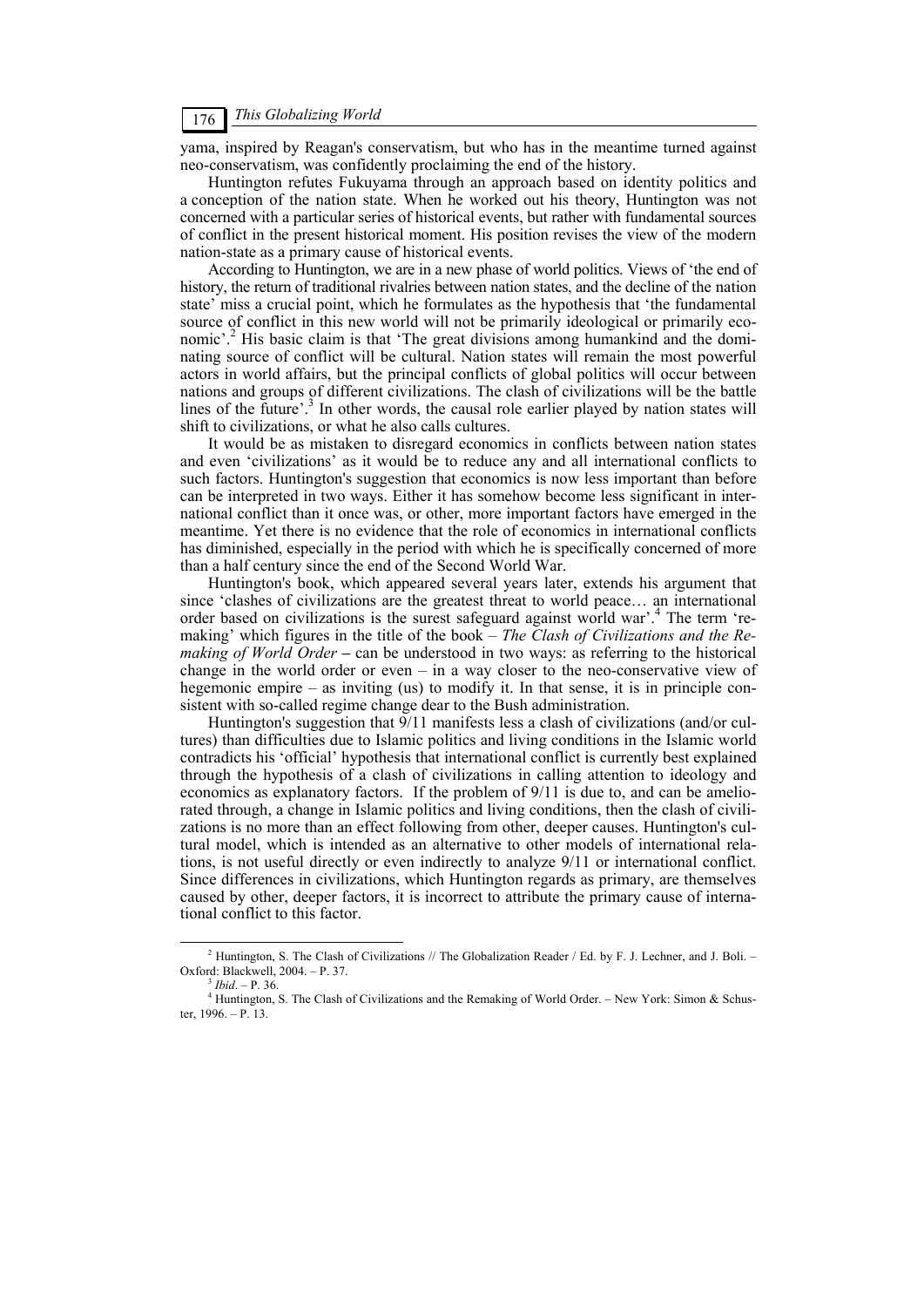#### **Lewis' Historical Explanation of 9/11**

It is but a short step from Huntington's 'official' view that 9/11 is explicable through a clash of civilizations to the further view that it is explicable through a clash of religions. This claim is an *ad hoc* thesis, invented specifically for the purpose of explaining 9/11 after it occurred. According to this thesis, 9/11 can be understood as a clash between two religions: Islam, which is ill adapted to the modern world, and Christianity, which is very much up to date.

This suggestion is a variation on Max Weber's well-known thesis that religion, particularly Christianity, is particularly important for the rise of capitalism. As concerns 9/11, Weber's thesis can be reformulated as the general claim that various forms of religion are useful for, or on the contrary harmful to, the prospects of the democratic way of life.

The religious analysis of 9/11 exists in both popular and scholarly versions. The nonscholarly, popular version takes the form of a dualistic analysis, mentioned above, that opposes good and evil, our religion and theirs, one fundamentalism to another. As specifically applied to 9/11, it suggests that Christianity is deeply attuned to democracy (and freedom), which, on the contrary, fundamentalist Islam opposes.

Lewis explains current events through the role of the religious dimension of modern life. This is different from the well-known concern to provide a religious explanation for both sacred and secular phenomena. The religious approach to knowledge is basic to the effort common to all three main Abrahamic religions to explain the events of human history, and finally history itself, through God. This religious reliance on God as the ultimate and finally only explanatory factor has never wavered.

Lewis elaborated his view in two works published around this time. In the first book, which was completed before 9/11, he analyzes the familiar theme of *What Went Wrong? The Clash between Islam and Modernity in the Middle East* in adding many details. In an Afterword, he notes that President George W. Bush clearly indicated that the war against terror is not a war against Islam, although some, such as Usama bin Ladin, who proclaimed a *jihad* in the classic sense of a war against infidels, depict it as a struggle between Christendom and Islam. Lewis points to the problematic nature of Western dominance during centuries over the Islamic world, which reached its peak in the twentieth century. He detects Islamic pluralism in the difference between traditional and non-traditional forms of Islam. For some, such as bin Ladin, the cause is to return to an earlier, purer form of Islam through removing Western influence and restoring Islamic authenticity. But for other Muslims, the cause is freedom, including freedom from corrupt Muslim tyrants. According to Lewis, either the Muslim moderates will triumph, or the prospect for the West is grim.<sup>5</sup>

In the second study, which was completed between the invasions of Afghanistan and Iraq, Lewis applies his theory – a theory about the inability of Islamic countries other than Turkey to modernize – to 9/11. The work is based on an article that appeared in *The New Yorker* in 2001,<sup>6</sup> where Lewis once again insists on the significance of the failure of Islam to modernize. This leads in turn to a rejection of modernity in favor of what Lewis calls a return to the sacred past. This return is fueled by the poverty and tyranny of the Islamic world, made increasingly visible by the mass media. Lewis agrees with the Ayatollah Khomeini that the temptation of the US is the greatest threat to a strict

 $\frac{1}{5}$  $<sup>5</sup>$  See Lewis, B. Afterword / B. Lewis // What Went Wrong? The Clash between Islam and Modernity in</sup> the Middle East. – New York: Harper Collins, 2002. – Pp.  $163-165$ .

<sup>&</sup>lt;sup>6</sup> See *Idem*. The Revolt of Islam: When did the Conflict with the West Begin, and How Could it End? // The New Yorker. – 2001. – Nov. 19.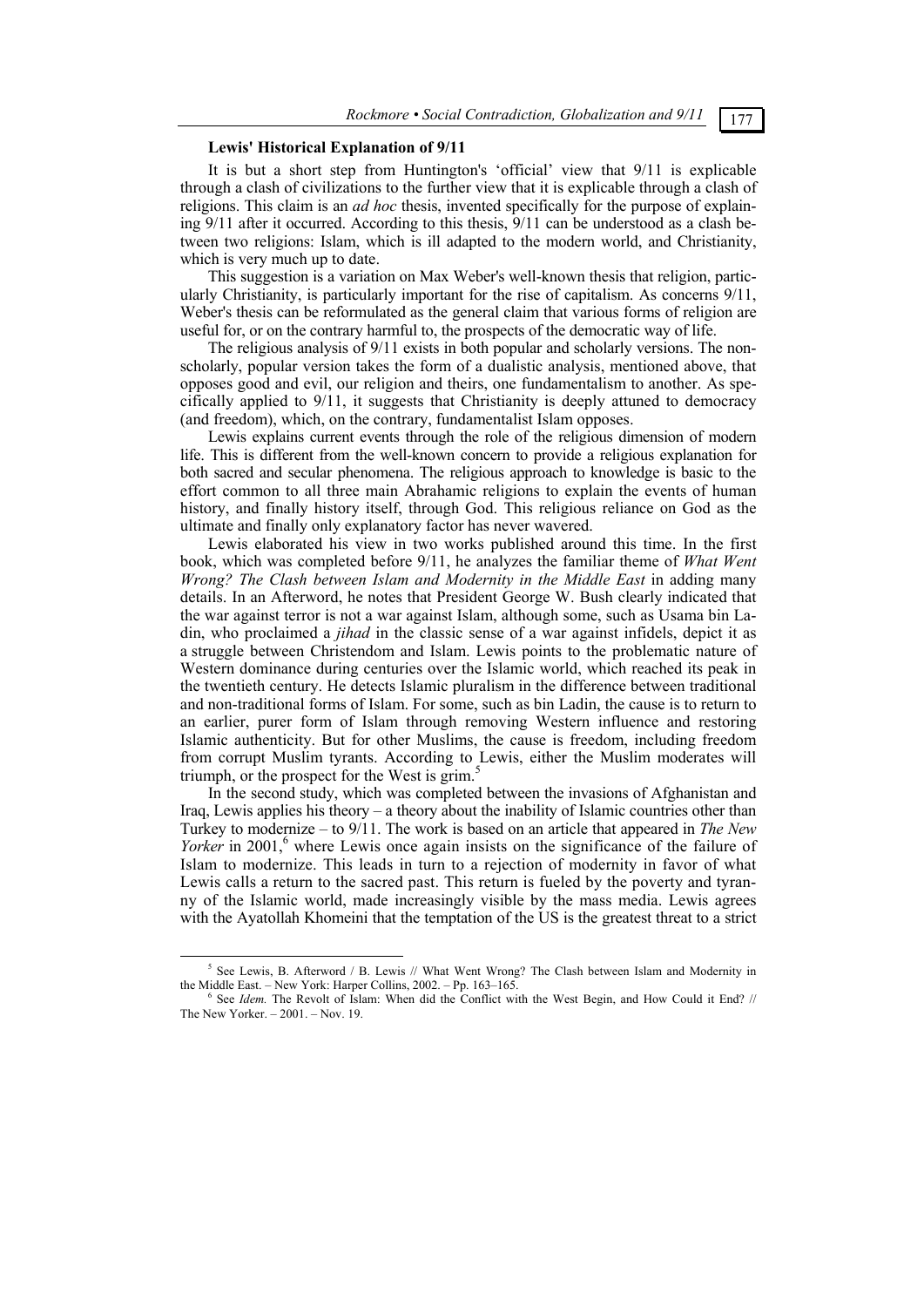vision of Islam. He ends by predicting that, if bin Ladin can impose his leadership, a long and bitter struggle lies ahead.

In the appendix, he indicates that the American objectives in the former war are to deter and defeat terrorism, and 'to bring freedom, sometimes called democracy to the peoples of these countries and beyond<sup> $\frac{7}{7}$ </sup> He repeats his view that Middle Eastern tyranny derives from a failure to modernize and cautions it will not be easy to bring democracy to the region. Pointing to Turkey, his example over many years, he suggests that, though the task is difficult, democracy can be created in the region. What he does not say, which is just as significant, is that the Turkish brand of democracy is so different from what, say, is understood by that term in Europe that the European Common Market asked for major changes before Turkish candidacy could even be discussed. A main instance is the continuing repressive treatment of the important Kurdish minority, whose rights, extending even to the right to speak their language in public, have consistently been violated.<sup>8</sup> Another problem is the massacre of the Armenian minority early in the twentieth century, which Turkey has never acknowledged as a crime against the Armenian people. Left unclear is what 'democracy' can reasonably mean in a part of the world that has never known a system of government approaching any of the many forms of democracy that have long existed in the West.<sup>9</sup>

#### **Human Actions and the Intelligibility of History**

All three views overlap in a number of ways, for instance through a recognizably pro-Western bias. Ever since the events occurred, there has been a well-established tendency to assess the conflict from a dualistic, Western perspective based on prior adoption of Western standards as well as a further tendency to reject even the semblance of adopting, taking seriously or even considering Islamic standards of evaluation. This pro-Western bias results in three limitations rendering many Western theories of 9/11 unsuitable for an overall interpretation of the ongoing events. First, it creates a spurious link between the problem of understanding the ongoing struggle between fundamentalist Islam and the capitalist West, a struggle it tends to judge in moral terms. Yet since neither the non-Muslim West nor the non-Western Muslim world has a moral monopoly, the impression that moral right is uniquely situated on one side but absent on the other is misleading. Second, since a moral judgment ought not to be formulated before the problem has been successfully characterized, it is simply premature to render a moral judgment prior to identifying the problem. Third, identification of any kind with one of the parties to the conflict, in effect taking the part for the whole, prevents the formulation of a general theory encompassing all the parties within the wider framework of a single analysis.

The discussion so far has reviewed and criticized the three main current approaches to 9/11. It shows we do not currently possess anything resembling an acceptable or even a widely shared view of this series of events, which continue to be described from varying perspectives. It remains to formulate an alternative categorial framework (or conceptual matrix), in short a general theory to comprehend, to understand and/or to interpret three terms I will be using interchangeably here – the events comprising 9/11 understood in the wider sense.

 $\frac{1}{7}$ <sup>7</sup> Lewis, B. The Crisis of Islam: Holy War and Unholy Terror. – New York: Random House, 2004. – P. 165.

 $\delta$  See Bellaigue, Ch. de. Left Out in Turkey // The New York Review of Books. – 2005. – LII(12). – Pp. 43–47.

<sup>&</sup>lt;sup>9</sup> For recent discussion of the meaning of 'democracy', see Hiley, D. R. Doubt and the Demands of Democratic Citizenship. – Cambridge: Cambridge University Press, 2006.<br><sup>10</sup> Some observers distinguish between interpretation and understanding. For an account of their relation, see:

Heidegger, M. § 32: Understanding and Interpretation / M. Heidegger // Being and Time – New York: Harper & Row, 1962. – Pp. 188–195.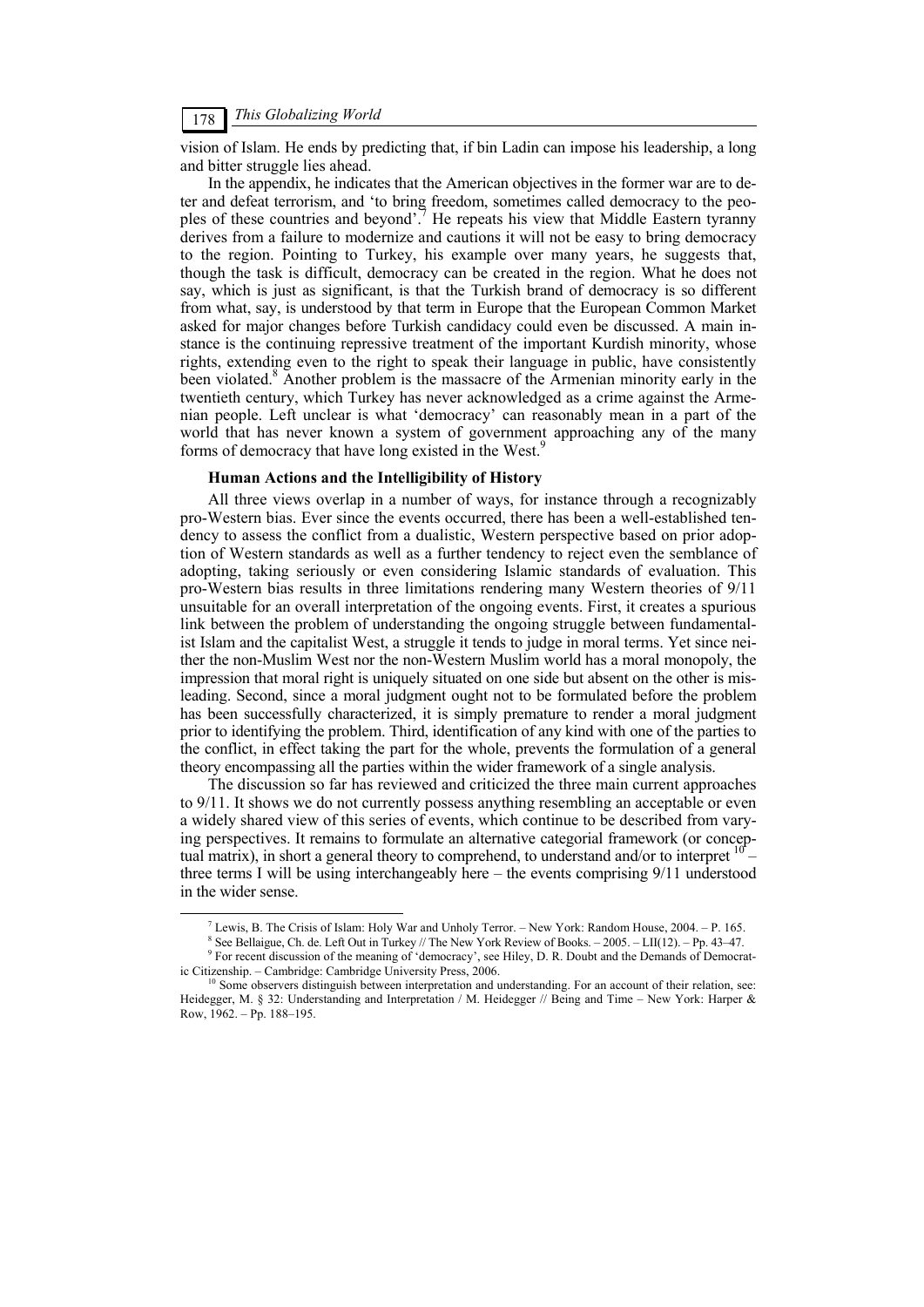It is obvious that to comprehend history it must be intelligible. The intelligibility of historical phenomena is understood in very many ways. Writing in the fifth century Augustine set the tone for much of the historical debate in suggesting that human history is comprehensible only against the background of divine history.<sup>11</sup> This means that human history can be understood on the condition it is a working out of divine history, which is independent of the aims, intentions, and knowledge of human individuals. In refuting Bossuet's restatement of Augustine, Voltaire, who coins the term 'philosophy of history', arguably formulates the first secular theory of history. Yet Löwith still defends the general Augustinian view in insisting that historical meaning is essentially theological.12 Others think that history has no intrinsic meaning, hence cannot be known, or comprehended. Shakespeare famously reports that 'it is a tale / Told by an idiot, full of sound and fury,  $\frac{1}{\pi}$  Signifying nothing'.

If nothing rational is happening in a given sequence of historical events, then it cannot be grasped rationally. Hence there is an intrinsic link between the rationality of historical phenomena and the ability to know them. Yet it does follow that the rationality of history is theological either in part or in whole. In raising the question of the rationality of history, I will be treating historical knowledge as a special part of, but in all other ways inseparable from, the general problem of knowledge.

The rationality of history is different from its claim to cognitive objectivity. The rationality of history indicates something is happening, which can be grasped through human reason. This is different from a claim to make an objective determination. Thus, some observers are concerned with the ability to discuss the past objectively in terms of present evidence or other evidence that might later become available.<sup>14</sup> For present purposes, the problem at issue is not whether or not evidence is sufficient to justify a particular historical inference, but rather how to understand what has been and may still continuing to take place.

Since 9/11 is composed of an ongoing series of historical events, the task of formulating a theory of 9/11 belongs to the domain of historical explanation, or the epistemology of history. There is a difference between writing about historical events or history in general and the epistemology of history. 'Rules' of how to go about writing history are not permanent, but are constantly being 'negotiated' between working historians who arrive, through public debate among themselves, at views that are shared for a time and then later revised about the appropriate ways to approach historical phenomena. At any given moment, working historians presuppose a series of shared views about the discipline in gathering information in a wide variety of ways, which they narrate and interpret. The 'construction' of a historical narrative, may, but need not, touch on epistemological questions.

The events of history can be understood if and only if we can treat them as rational, hence cognizable. If history is just one thing after another, then it cannot be understood, but if it is rational, then it can be understood. Human history is rational, hence cognizable, since it is composed of human actions, which are themselves rational, hence cognizable. In this respect, three thinkers help us to formulate a view of 9/11 as rational, not irrational. Aristotle, an ahistorical thinker, points out that all human actions are

<sup>&</sup>lt;sup>11</sup> See Augustine. The City of God against the Pagans / tr. by R. W. Dyson. – Cambridge: Cambridge Univer-<br>sity Press, 1998.

<sup>&</sup>lt;sup>12</sup> See Löwith, K. Meaning in History. – Chicago: University of Chicago Press, 1949. <sup>13</sup> Shakespeare's Macbeth, Act 5, Scene 5.

<sup>&</sup>lt;sup>14</sup> Day, who runs together writing history and understanding history, addresses historical methodology with a view toward 'describing and critiquing the ability of historiography to bring us understanding of the past on the basis of evidentially justified claims'. See Day, M. The Philosophy of History. – London: Continuum, 2008. – P. 16.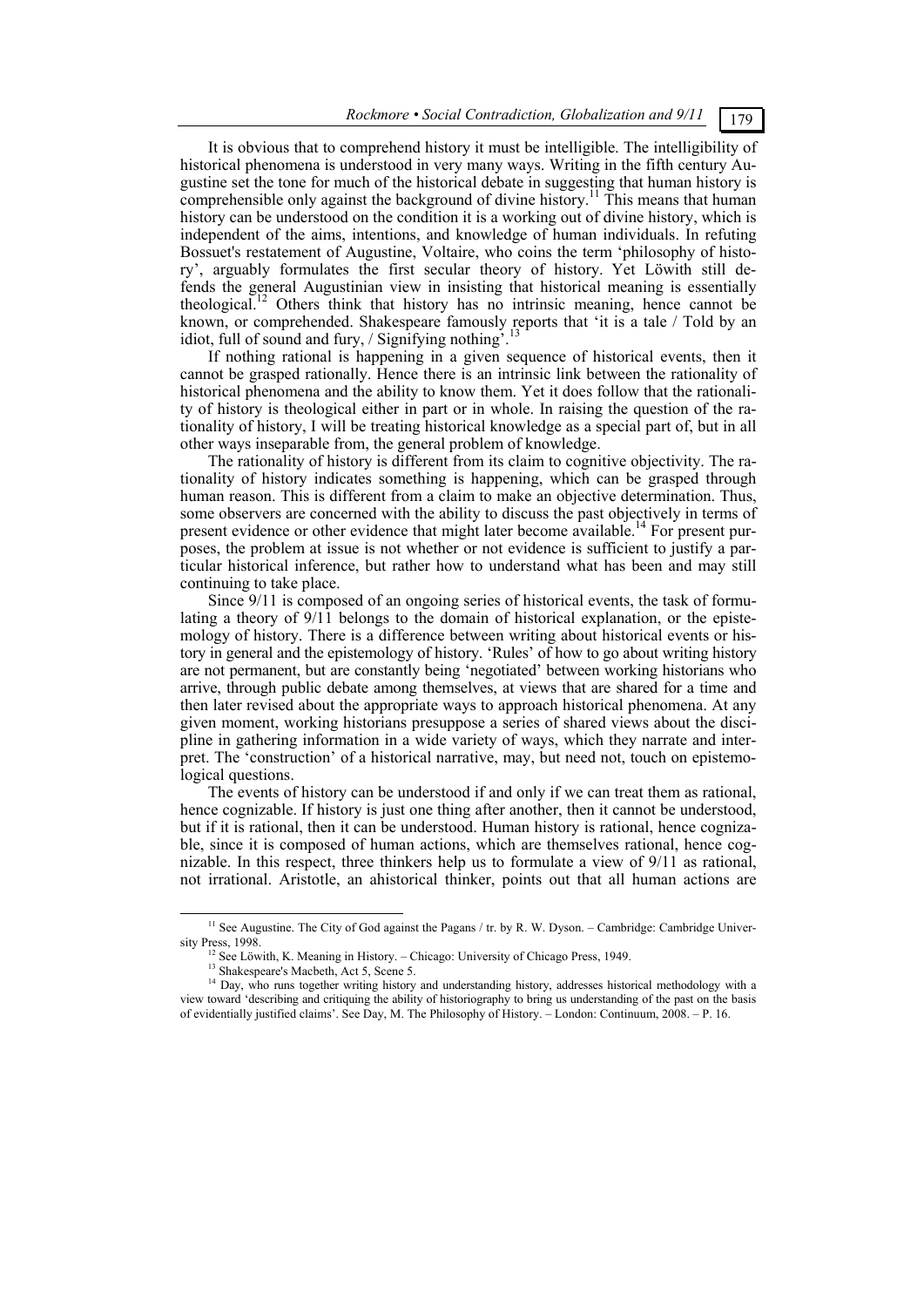goal-directed, aimed toward the good for human being. Even the actions of a person allegedly mad aim at what that individual understands as the good. Hegel, who was a profoundly historical thinker, shows that in the historical process there is a difference between what we aim at and the result, what we desire to do and what we accomplish in virtue of the cunning of history. Marx, whose thought is equally historical, notes that the main motor of the modern phase of the historical process is economic since basic reproductive needs, which can only be met through economic activity, are more basic, hence more important, than any others.

### **Social Contradiction and 9/11**

Though all human actions aim at the good, human actors understand it in very different ways. The result can be a social contradiction. By the term 'social contradiction' I will understand a clash between two or more incompatible interests, which may take many different forms and whose consequences can be minor or of major importance.

The events of 9/11 do not constitute either a break within history, in which case they could not be understood, or even a new phase of the historical process. They are lodged within an ongoing historical process, which precedes and succeeds them. They represent the interaction, in this case the violent interaction, between two very different views of the good for human beings, which we can simply identify as capitalism and Islamic fundamentalism.

On the one hand, there is the constant expansion of capitalism, which has now reached or is about to reach economic globalization. 'Economic globalization', which has no precise meaning, is understood in very different ways. By (economic) 'globalization' I will have in mind the integration of national economies into international economy in different ways.15 I will further have in mind two related phenomena: on the one hand, there is the tendency in capitalism, which needs constantly expanding markets, either by developing already existing markets or by entering other markets in the process of continuing to extend itself throughout the world. This process has already culminated, or will one day culminate, in a point in which nothing is left untouched by it. When that point is reached, the process of economic expansion characteristic of capitalism will come up against its natural limit, its *terminus ad quem*, beyond which there is no further possibility for development. On the other hand, there is the effect of globalization, the way in which capitalism encroaches upon, adheres to, and transforms everything with which it comes into contact in the course of attempting to maximize profit. This aspect of globalization, which is by no means benign, is extremely menacing, even a deadly threat for all (indigenous) forms of social 'organization', including, but not limited to, local customs, traditions, and economic structures, which it tends to displace in substituting a version of itself.

Economic globalization takes many forms, such as the creation of an interlocking, exceedingly complex series of relations among the major banks, which was brought to the attention of the wider public during the subprime crisis in early 2008. It has been known at least since the middle of the nineteenth century, if not earlier, that it is basic to capitalism that it produces constant change in extending itself in the search for new markets.16 It has been emphasized by a number of observers, including Adam Smith, He-

<sup>&</sup>lt;sup>15</sup> See Bhagwati, J. In Defense of Globalization. – New York: Oxford University Press, 2004. – P. 3. <sup>16</sup> For instance, in the Communist Manifesto, Marx and Engels write, 'The bourgeoisie cannot exist without constantly revolutionizing the instruments of production, and thereby the relations of production, and with them the whole relations of society. Conservation of the old modes of production in unaltered form, was, on the contrary, the first condition of existence for all earlier industrial classes. Constant revolutionising of production, uninterrupted disturbance of all social conditions, everlasting uncertainty and agitation distinguish the bourgeois epoch from all earlier ones. All fixed, fast-frozen relations, with their train of ancient and venerable prejudices and opinions, are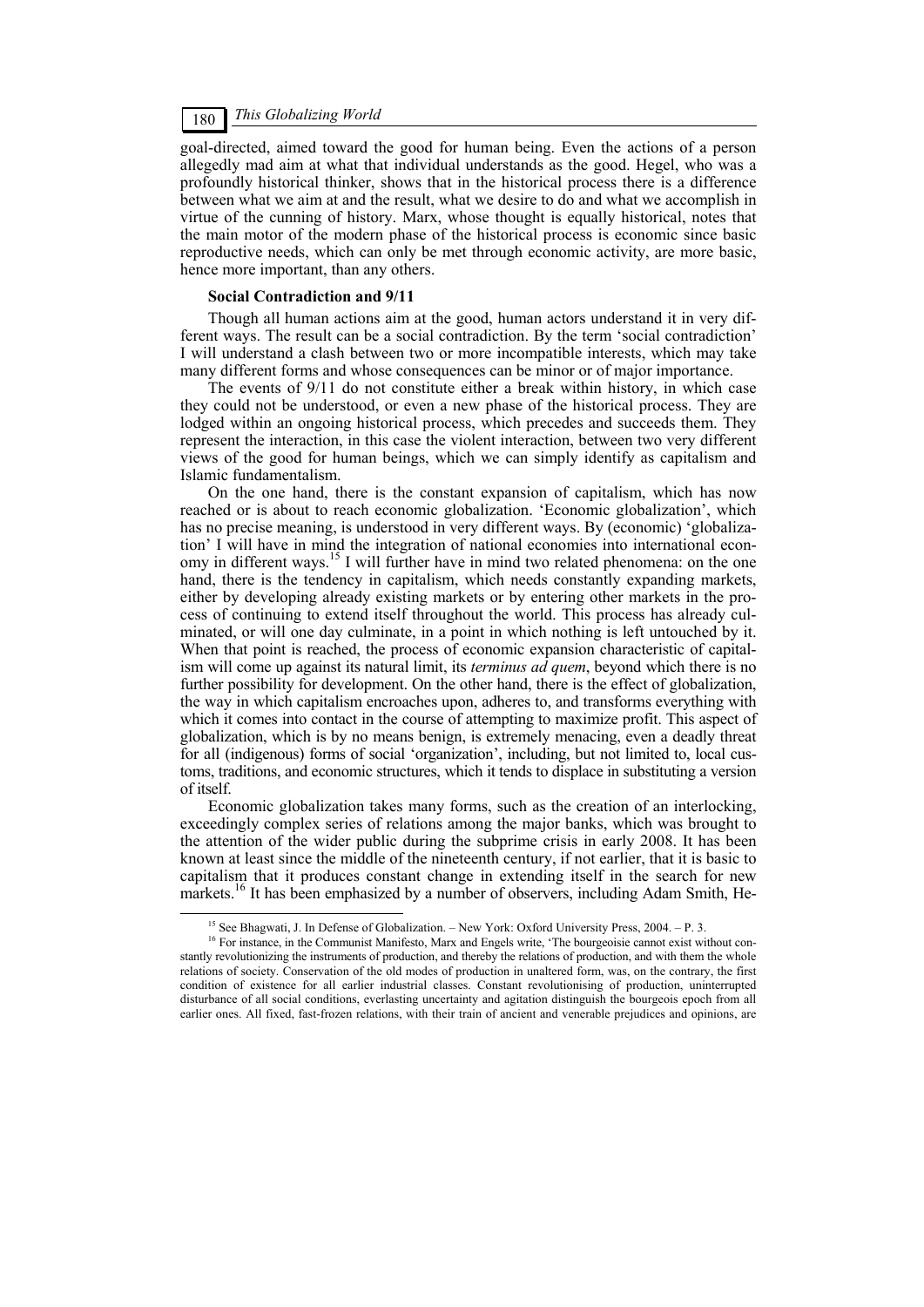*Rockmore • Social Contradiction, Globalization and 9/11* 181

gel, Marx, and others, that there are enormous disruptions and social consequences to the constant extension of capitalism. To put the point briefly but not inaccurately, the price to pay for incessant economic expansion is a permanent, enduring threat to anything, including all local forms of economic, social and/or cultural practices of the most varied kind that even appears to stand in the way of further economic development. In its most extreme form, this takes the form of economic globalization, which is identified as good in itself, and at any rate, and despite apparent difficulties, in any case always better than all its alternatives. Thus, skeptics about economic globalization, such as Dany Rodrik,<sup>17</sup> who think economic globalization risks going or has in fact already gone too far are countered by its enthusiasts, such as Jagdish Bhagwati, who think that, if anything, it has not gone far enough.<sup>18</sup>

The unrestricted commitment to economic globalization as the good life is not without its costs. One obvious cost is that in practice this vision sometimes conflicts with a very different vision of the good life. In place of the synergy between economics and religion that supposedly exists in capitalism one finds a direct opposition, not between Islam and economics, but with respect to Islam and capitalism.

The opposition takes place on different levels. They include the very distinction between economics and religion, a distinction, which is not made in Islam, where religious criteria determine economic practice. Thus, to take a banal example, on religious grounds, and though in practice various accommodations are possible, it is forbidden within Islam to require interest on a loan.

The relation between Islam and capitalism plays out in various ways as a function of the kind of Islam in question. For present purposes, we can distinguish between moderate Islam, in which it is possible to seek a compromise with various aspects of modern Western life, including capitalism in all its many forms, and conservative views of Islam, which are less prone to compromise, more resistant to the idea of abandoning any of the practices of Islam as traditionally prescribed. In its most conservative form, Islam takes the form, in borrowing the Protestant term 'fundamentalism', of Islamic fundamentalism directed in two directions: on the one hand, Islamic fundamentalism is directed toward recovering the supposedly authentic form of Islam as it was created by Mohammad during his lifetime and may or may not, depending on the interpretation, later have been corrupted. On the other hand, Islamic fundamentalism is directed toward refusing, indeed opposing by any and all means, opposition of any kind to social life organized wholly and solely along fundamentalist Islamic lines. What this means is

<sup>18</sup> See Bhagwati, J. In Defense of Globalization. – New York: Oxford University Press, 2004.

swept away, all new-formed ones become antiquated before they can ossify. All that is solid melts into air, all that is holy is profaned, and man is at last compelled to face with sober senses his real conditions of life, and his relations with his kind.

The need of a constantly expanding market for its products chases the bourgeoisie over the entire surface of the globe. It must nestle everywhere, settle everywhere, establish connections everywhere.

The bourgeoisie has through its exploitation of the world market given a cosmopolitan character to production and consumption in every country. To the great chagrin of Reactionists, it has drawn from under the feet of industry the national ground on which it stood. All old-established national industries have been destroyed or are daily being destroyed. They are dislodged by new industries, whose introduction becomes a life and death question for all civilised nations, by industries that no longer work up indigenous raw material, but raw material drawn from the remotest zones; industries whose products are consumed, not only at home, but in every quarter of the globe. In place of the old wants, satisfied by the production of the country, we find new wants, requiring for their satisfaction the products of distant lands and climes. In place of the old local and national seclusion and self-sufficiency, we have intercourse in every direction, universal inter-dependence of nations. And as in material, so also in intellectual production. The intellectual creations of individual nations become common property. National one-sidedness and narrow-mindedness become more and more impossible, and from the numerous national and local literatures, there arises a world literature'. 17 See Rodrik, D. Has Globalization Gone Too Far? – Washington, DC: Institute for International Economics, 1997.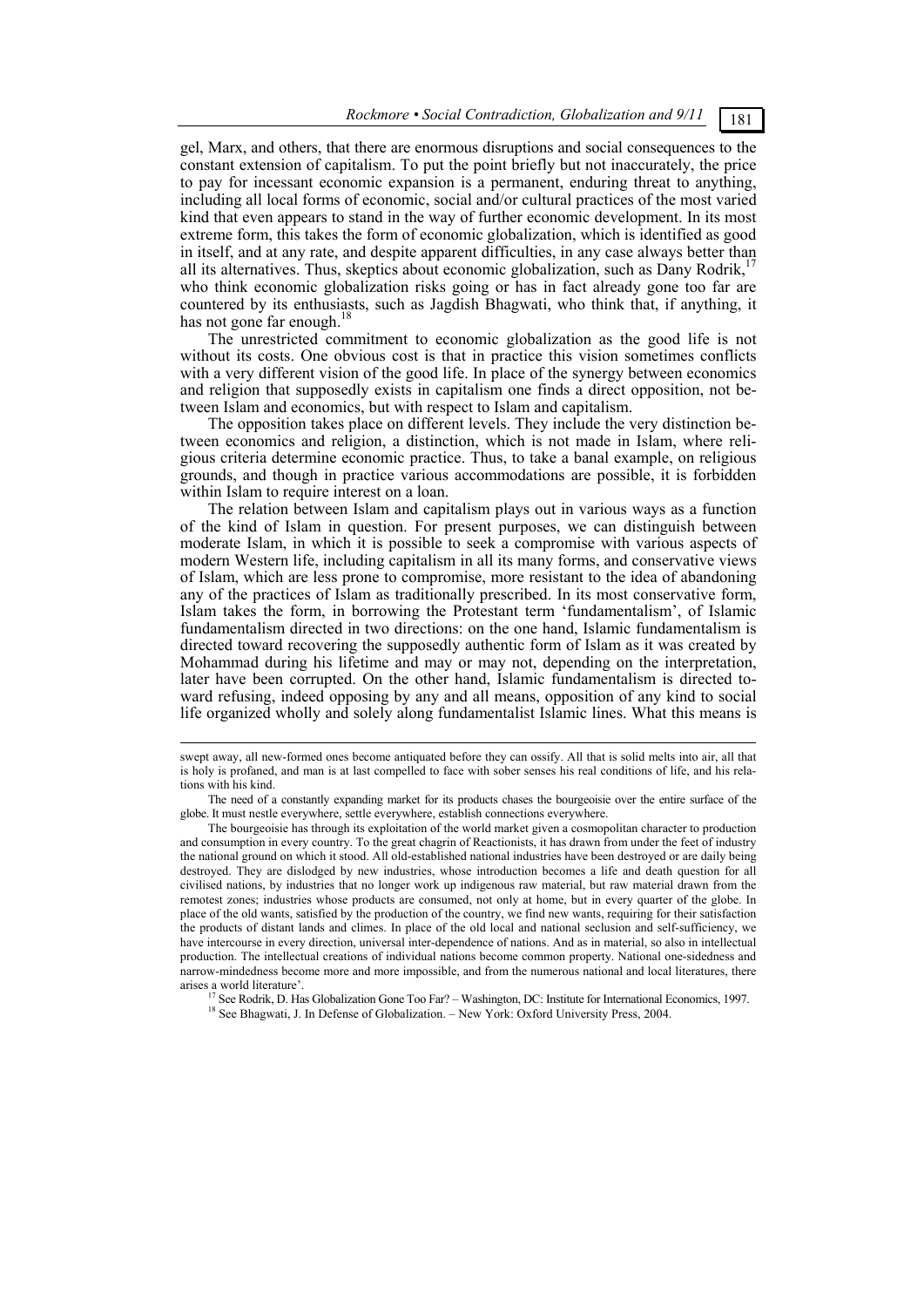that fundamentalist Islam, like other forms of religious fundamentalism, is directed toward the ceaseless reproduction without change of any kind of a form of life based on the original view of Islam.

In practice, this opposition to any perceived change in the original view of Islam takes two different forms. First, there is the opposition, which often takes a violent form, to any effort, of any kind whatsoever, to update, modify, or otherwise alter the perceived view of the original form of Islam. Thus, Sayyid Qutb, the central intellectual figure in the Muslim Brotherhood, rejected any compromise, leading to change in Islam on the premise that either there would be Islam or there would be something else, which must be rejected in principle.<sup>19</sup> This attitude leads in practice, on the part of Islamic fundamentalists, to intra-Islamic conflict between the immoderate Islamic fundamentalists and all other, more moderate followers or Islam. Second, there is the conflict between Islamic fundamentalists, the defenders of an Islamic life without compromise in the traditional Islamic space, especially in the Middle East, on the one hand, those, including the Muslim actors of 9/11 who defend their highly traditional view of religion in opposing, if necessary by violent means, the perceived threat to the continuity of an entirely traditional Islamic way of life. They understand the obvious point that the continued expansion of capitalism can only be carried out at the expense of the effective demise of the Islamic dream of the recreation of Mohammad's view of the good life according to Islamic principles.

## **Conclusion: Economic Globalization and 9/11**

According to Hegel, contradiction moves the world.<sup>20</sup> If not in general, it is clear that in the specific case, Western and Islamic views of the 'good' for human beings are different and incompatible, based on different and incompatible frames of reference. The Western view of the good life is linked to modern industrial society, which features ceaseless economic expansion requiring constant change. The Islamic view of the good life, at least as originally described by the Prophet, requires simple reproduction of the type of human existence specified in the *Qu'ran.*

This difference can be restated in terms of a well-known anthropological model between basically different kinds of society. The French cultural anthropologist Claude Lévi-Strauss concentrates on the kinship systems, which he analyzes in terms of social function.<sup>21</sup> Roughly speaking, he argues that social facts exist not because they are functional for the social order, not because they are functional for the person. On this basis, he suggests that in tribal societies, there is a basic structure that is reproduced over time or conserved. This leads to a contrast between self-reproducing societies, which resist change of any kind, such as the traditional Islamic society to which Muslim fundamentalists are attached, and which in that sense are not 'historical', and those very different societies, in practice those associated with modern capitalism, in which change

<sup>&</sup>lt;sup>19</sup> According to Qutb, 'Islam cannot accept any compromise with jahiliyya, either in its concept or in its modes of living derived from this concept. Either Islam will remain, or jahiliyya; Islam cannot accept or agree to a situation which is half-Islam and half-jahiliyya*.* In this respect Islam's stand is very clear. It says that truth is one and cannot be divided; if it is not the truth, than it must be falsehood. The mixing and coexistence of the truth and falsehood is impossible. Command belongs to Allah, or else to jahiliyya. The Shari'ah of Allah will prevail, or else people's desires.' Qutb, S. Milestones (Ma'alim fil Tariq). English transl. – Indianapolis: American Trust Publications, 1990. – Pp. 101–102, 112; cited in Zeidan, D. The Islamic Fundamentalist View of Life as a Perennial Battle

<sup>//</sup> Middle East Review of International Affairs. – Num. 5(4). – P. 5.<br><sup>20</sup> Hegel, G. W. F. The Encyclopedia Logic / G. W. F. Hegel // Encyclopedia of the Philosophical Sciences with the Zusätze. Part I / transl. by T. F. Geraets, W. A. Suchting, H. S. Harris. – Indianapolis: Hackett, 1991. – P. 187 (8 119. addition 2).

P. 187 (§ 119, addition 2). 21 See Lévi-Strauss, C. Structural Anthropology. – Garden City: Anchor Books, 1967.